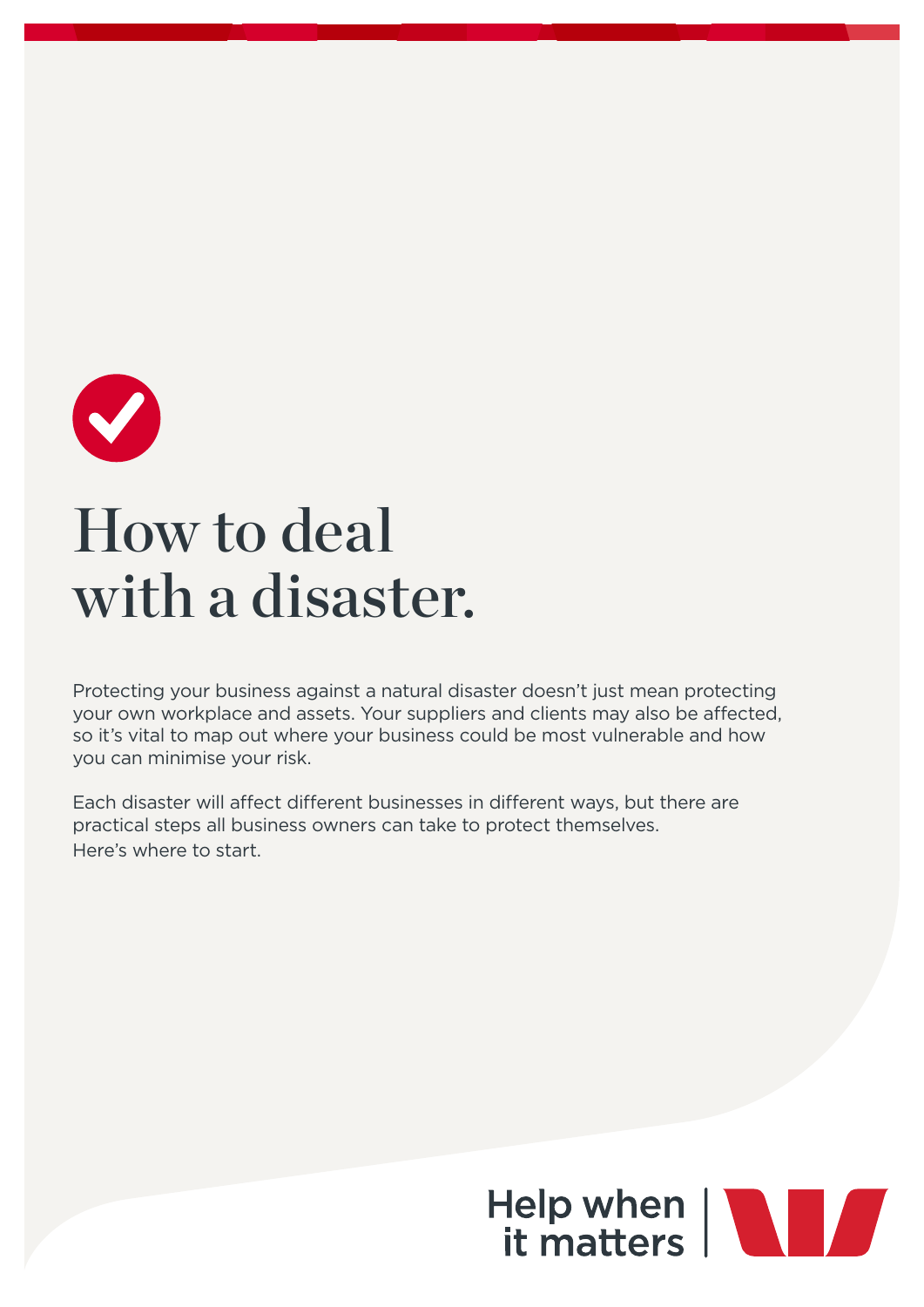## **1. How should you prepare?**

First, prepare for a range of potential outcomes. This starts by [knowing your disaster risk](https://www.business.tas.gov.au/preparing_for_disasters/know_your_disaster_risk) – understanding your vulnerabilities and putting necessary protections in place to safeguard yourself against physical damage. Depending on where you're based, this may include:

- Bushfires, if you're in an area with low humidity, temperate weather and surrounding forest.
- Floods, if you're in low-lying areas or coastal locations.
- Cyclones, if you're based in a tropical region.

Don't just think about your premises. Look at the location of your suppliers and regular clientele and assess the risks and hazards they face.

Use the following section to outline where your business is most at risk from a natural disaster:

#### **2. What's your worst-case scenario?**

From [major bushfire disasters](https://www.abc.net.au/news/2016-02-14/the-cost-of-bushfires-to-communities/7156782) to [historic flooding in Far North Queensland](https://www.abc.net.au/news/2019-02-08/townsville-flood-economic-damage-bill-economic-blow/10791070), many businesses have endured severe financial hardship and closure in the wake of a natural disaster.

It's essential to prepare for the worst by taking proactive steps to protect your business. This may include:

- Having a Plan B in place if your supply chain is interrupted.
- Taking steps to protect your physical infrastructure.
- Reviewing your business insurance policy to ensure you're covered against the costs of major damage.

Use the following box to outline your worst-case scenario, as well as any Plan B so you can stay agile in the event of disaster: